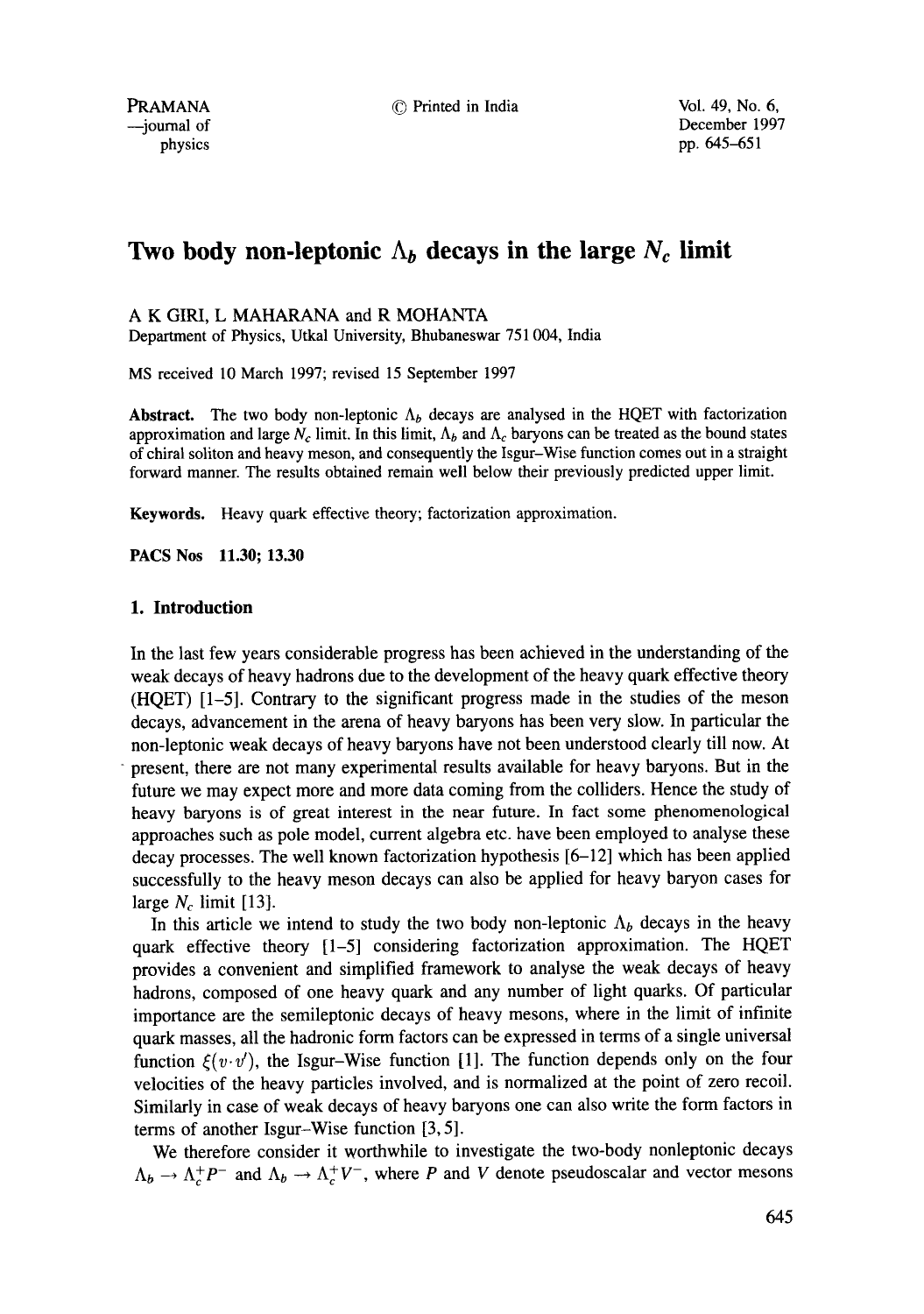#### *A K Giri, L Maharana and R Mohanta*

respectively, using the HQET in conjunction with factorization approximation. In fact factorization method works well for the description of non-leptonic decays of heavy baryons, in the large  $N_c$  limit [13]. The use of HQET implies that the expression for the decay widths should contain the universal Isgur-Wise function, which is normalized at the point of zero recoil. However other than at the point of zero recoil, HQET does not predict the shape of the Isgur-Wise (1W) function. Therefore to know the value of Isgur-Wise function at the particular kinematic point of interest, we evaluate it in the large  $N_c$ limit [14, 15], where factorization approximation is valid. Earlier these decays have been studied by Mannel *et al* [13]. They have parametrized the Isgur-Wise form factor  $G_1(v \cdot v')$  in three different forms as

$$
G_1(v \cdot v') = 1 + \frac{1}{4}a(v - v')^2(v + v')^2, \quad G_1(v \cdot v') = \frac{1}{1 - (v - v')^2/\omega_0^2},
$$
  
and 
$$
G_1(v \cdot v') = \exp[b(v - v')^2], \quad (1)
$$

and they have taken the values of the parameters a, b, and  $\omega_0$ , from the work on B meson decays [16]. They have also predicted the upper limits for the branching ratios for these decay processes, considering the normalized value of the IW function.

The report is organized as follows. In  $\S$  2 we present the general framework for the study of the nonleptonic decays in the factorization method. The Isgur-Wise function is evaluated in the large  $N_c$  limit in § 3. Section 4 contains results and discussions.

# **2. General framework**

Neglecting the penguin contribution, the four fermion effective Hamiltonian relevant to the  $\Lambda_b \to \Lambda_c^+ P^-$  and  $\Lambda_b \to \Lambda_c^+ V^-$  decays is given as [13]

$$
\mathcal{H}_{\text{eff}} = \frac{G_{\text{F}}}{\sqrt{2}} V_{UD}^* V_{cb} [C_1(m_b) \mathbf{O}_1 + C_2(m_b) \mathbf{O}_2], \tag{2}
$$

with

$$
\mathbf{O}_1 = (\bar{D}U)^{\mu}(\bar{c}b)_{\mu} \quad \text{and} \quad \mathbf{O}_2 = (\bar{c}U)^{\mu}(\bar{D}b)_{\mu}, \tag{3}
$$

where  $G_F$  is the Fermi coupling constant and the quark current  $(\bar{q}'q)_u$  is a short hand for  $\bar{q}'_{\alpha}\gamma_{\mu}(1 - \gamma_5)q_{\alpha}$ ;  $\alpha$  is the color index. U and D are either c, s or u, d quarks. Thus for U, D  $=$  u, d we have  $\pi^-$  and  $\rho^-$  in the final state as P and V while for U, D = c, s the final P/V states are  $D_s/D_s^*$  mesons. The values of the Wilson coefficients  $C_{1,2}$  can be calculated using the leading logarithmic approximation (LLA) [17] and are given as

$$
C_1(m_b) = 1.11 \quad \text{and} \quad C_2(m_b) = -0.26. \tag{4}
$$

The decays  $\Lambda_b \to \Lambda_c^+ P^-$  and  $\Lambda_b \to \Lambda_c^+ V^-$  can occur by the operator  $O_1$  where it is assumed that the  $\Lambda_b \to \Lambda_c$  transition is caused by the current operator ( $\bar{c}b$ ) and that  $P^-(V^-)$  are created by the current operator ( $\bar{D}U$ ). In the factorization approximation it is assumed that the  $\Lambda_b \to \Lambda_c$  transition and the  $P^-(V^-)$  creation are independent of each other, and hence the amplitude can be written as

$$
\langle \Lambda_c^+ P^- (V^-) | (\bar{D}U)(\bar{c}b) | \Lambda_b \rangle = \langle P^- (V^-) | (\bar{D}U) | 0 \rangle \langle \Lambda_c^+ | (\bar{c}b) | \Lambda_b \rangle. \tag{5}
$$

**646 Pramana - J. Phys., Vol. 49, No. 6, December 1997**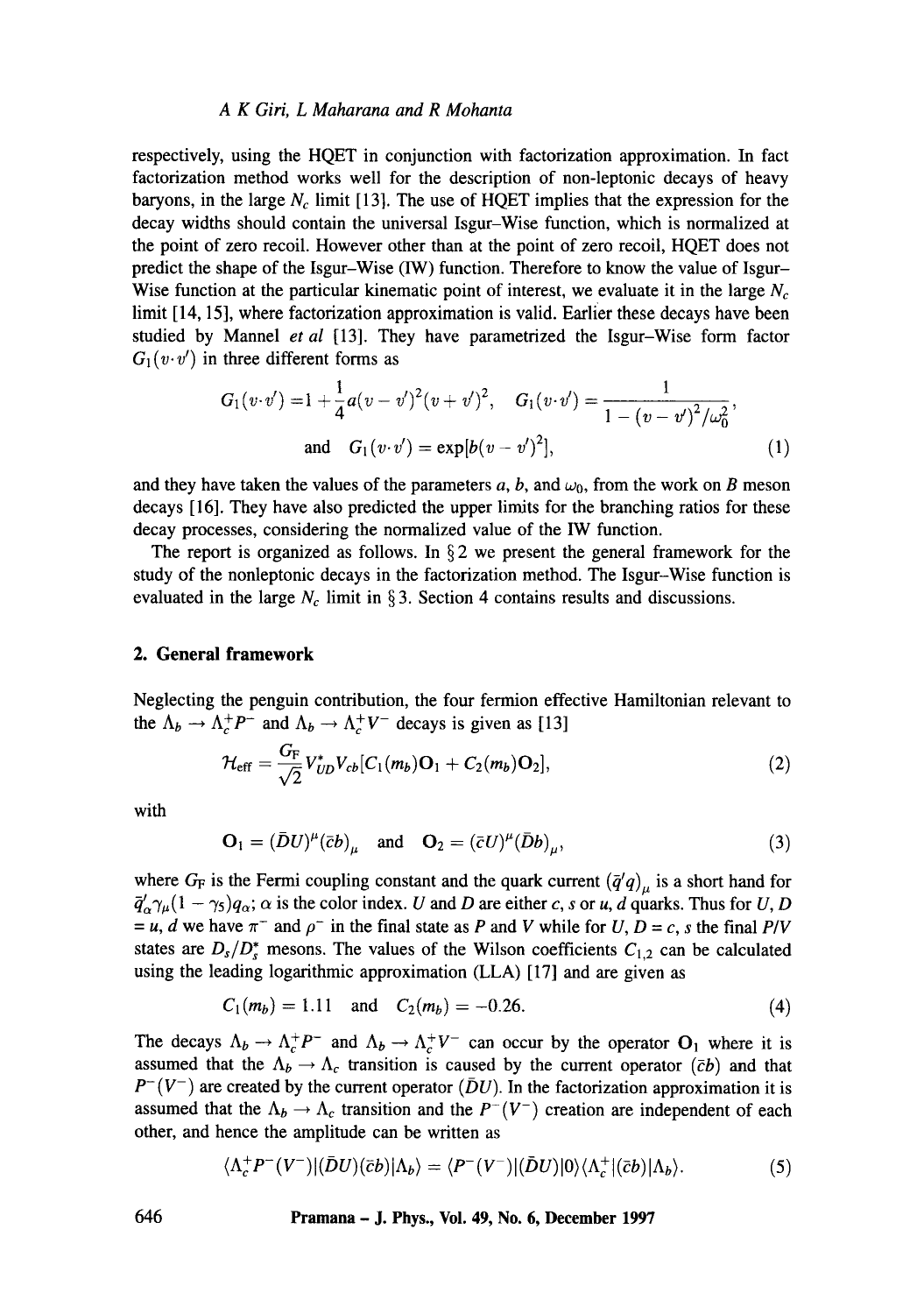#### *Two body non-leptonic*  $\Lambda_b$  *decays*

In the large  $N_c$  limit, where factorization approximation is valid, the contribution of  $O_2$  to these decays is suppressed. Therefore one can write the amplitude for the decays  $\Lambda_b \to \Lambda_c^+ P^-$  and  $\Lambda_b \to \Lambda_c^+ V^-$  as

$$
\mathcal{M}(\Lambda_b \to \Lambda_c^+ P^-(V^-)) = \frac{G_F}{\sqrt{2}} V_{UD}^* V_{cb} C_1(m_b) \langle P^-(V^-) | (\bar{D}U)^\mu | 0 \rangle \langle \Lambda_c^+ | (\bar{c}b)_\mu | \Lambda_b \rangle.
$$
\n
$$
(6)
$$

To evaluate the factorized amplitudes we use the following matrix elements:

$$
\langle P(p)|(\bar{D}U)^{\mu}|0\rangle = -if_{P}p^{\mu},\qquad(7)
$$

and

$$
\langle V(p,\epsilon)|(\bar{D}U)^{\mu}|0\rangle = f_V M_V \epsilon^{\mu},\qquad(8)
$$

where  $f_P$  and  $f_V$  are the pseudoscalar and vector meson decay constants respectively. The matrix element  $\langle \Lambda_c | (\bar{c}b)_u | \Lambda_b \rangle$  is given in the HQET [3, 4] as

$$
\langle \Lambda_c^+(v',s')|\bar{c}\gamma_\mu(1-\gamma_5)b|\Lambda_b(v,s)\rangle = \eta(v\cdot v')\bar{u}_c(v',s')\gamma_\mu(1-\gamma_5)u_b(v,s),\quad (9)
$$

where  $\eta(v \cdot v')$  is the baryonic Isgur-Wise function,  $u_c(v', s')$  and  $u_b(v, s)$  are the spinors of the  $\Lambda_c$  and  $\Lambda_b$  baryons. Thus with eqs (6-9) we obtain the decay widths for the decay processes  $\Lambda_b \to \Lambda_c^+ P^-$  and  $\Lambda_b \to \Lambda_c^+ V^-$ , given as

$$
\Gamma(\Lambda_b(v) \to \Lambda_c^+(v')P^-(p)) = \frac{G_{\rm F}^2}{8\pi M_{\Lambda_b}^2} |V_{UD}^* V_{cb}|^2 C_1^2(m_b) f_p^2 \eta^2(v \cdot v')|{\bf p}|
$$
  
 
$$
\times [(M_{\Lambda_b}^2 - M_{\Lambda_c}^2)^2 - M_p^2 (M_{\Lambda_b}^2 + M_{\Lambda_c}^2)], \qquad (10)
$$

and

$$
\Gamma(\Lambda_b(v) \to \Lambda_c^+(v')V^-(p)) = \frac{G_{\rm F}^2}{8\pi M_{\Lambda_b}^2} |V_{UD}^* V_{cb}|^2 C_1^2(m_b) f_V^2 \eta^2(v \cdot v')|{\bf p}|
$$
  
 
$$
\times [(M_{\Lambda_b}^2 - M_{\Lambda_c}^2)^2 + M_V^2 (M_{\Lambda_b}^2 + M_{\Lambda_c}^2 - 2M_V^2)], \tag{11}
$$

where |p| is the c.o.m momentum of the emitted particles in the rest frame of initial  $\Lambda_b$ baryon and M's are the corresponding pseudoscalar, vector meson and baryon masses. The above expressions for the decay widths contain besides the known quantities, the unknown Isgur-Wise function, which can be calculated in the large  $N_c$  limit in a simple manner.

#### **3. Evaluation of the Isgur-Wise function**

Here we have presented the evaluation of the Isgur-Wise function in the same manner as suggested in ref. [14]. In the large  $N_c$  limit the light baryons n, p,  $\Delta$  etc. can be viewed as solitons in the chiral Lagrangian for pion self interaction [18]. The baryons containing a single heavy charm (or bottom) quark are bound states of these solitons with  $D$  and  $D^*$  (or B and  $B^*$ ) mesons [19-22]. In this paper we use the bound state soliton picture to estimate the value of the baryonic Isgur-Wise function. In the ground state of  $\Lambda_Q$  baryons, the light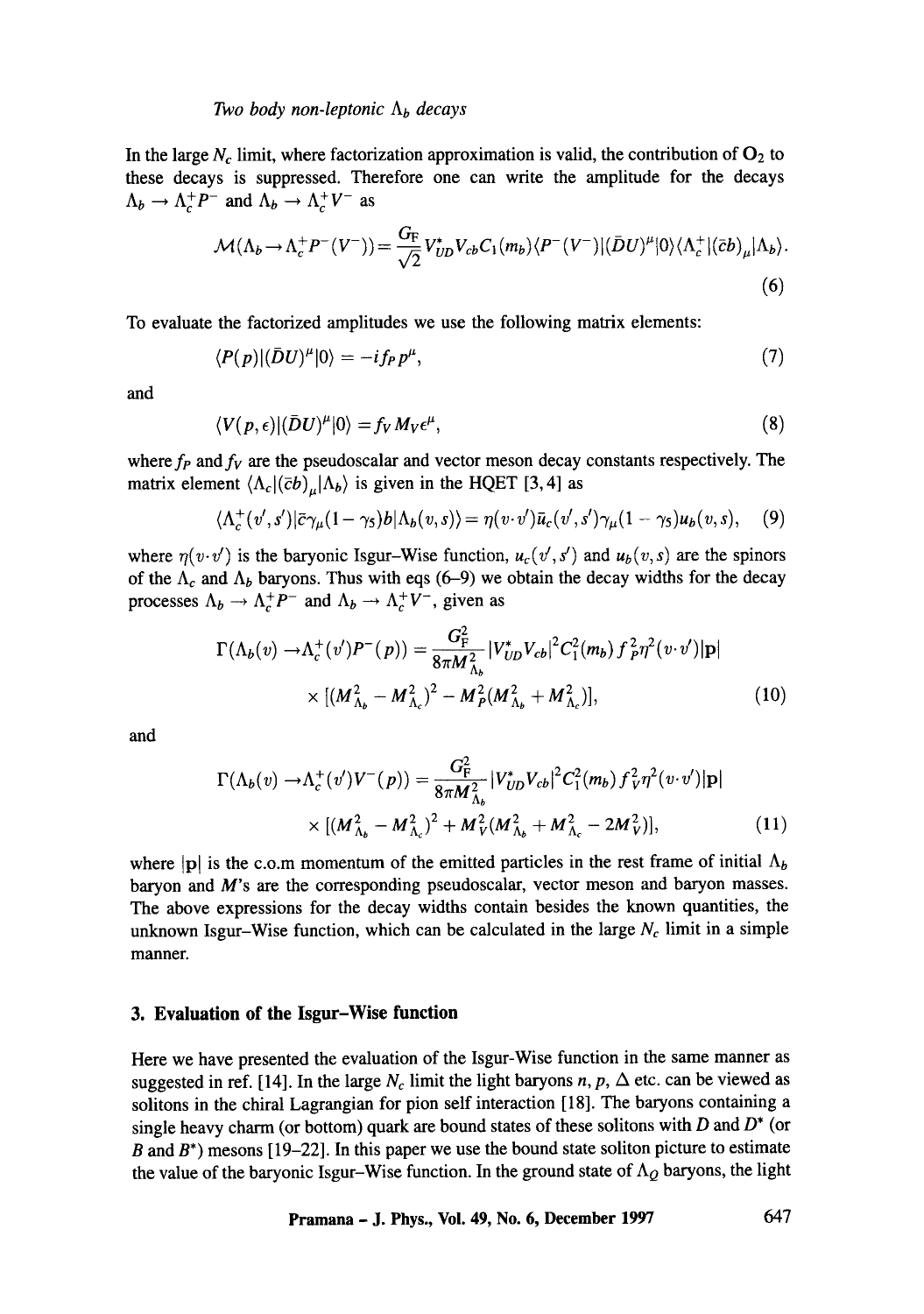# *A K Giri, L Maharana and R Mohanta*

quarks are in the spin 0 state [23]. Hence in the bound state soliton picture,  $\Lambda_{Q}$ -type bound state arise when the spin of the light degrees of freedom of the heavy meson and the spin of the nucleon are combined into a spin zero configuration whereas the isospin of the heavy meson and that of the nucleon are combined into an isospin zero state. Other baryons (e.g, the  $\Delta$ ) only contribute to the bound states with higher isospin.

Let the light degrees of freedom of the heavy baryon be denoted by  $|I_1I_3; s_l, m_l\rangle$ , where I and  $s_l$  denote their isospin and spin quantum numbers while  $I_3$  and  $m_l$  are their third components respectively. Hence the light degrees of freedom of  $\Lambda_Q$  baryon is denoted by  $[0, 0; 0, 0)$ . The chiral soliton is denoted by  $[R, b; R, n)$ , where  $R = 1/2$  for the nucleon. On the other hand the light degrees of freedom of the heavy meson is given as  $|1/2, c; 1/2, p\rangle$ .

In the large  $N_c$  limit, the binding potential between the chiral soliton and heavy meson is independent of both the isospin and spin of the particles. Hence for the light degrees of freedom of  $\Lambda$ <sup>o</sup> baryon, we have the decomposition as

$$
|0,0;0,0(v)\rangle = \int d^3\mathbf{q} \Phi_Q(\mathbf{q}) (1/2,b;1/2,c|0,0) (1/2,n;1/2,p|0,0)
$$
  
 
$$
\times |1/2,b;1/2,n(-\mathbf{q}+M_B\mathbf{v}))|1/2,c;1/2,p(\mathbf{q}+M_H\mathbf{v})\},
$$
(12)

where  $(j_1, m_1; j_2, m_2 | J, M)$ 's are the Clebsch-Gordan coefficients.  $\Phi_Q(q)$  is the ground state wave function,  $M_B$  and  $M_H$  are the masses of the chiral soliton and heavy meson respectively.

The spin-1/2  $\Lambda_Q$  baryon is composed of a spin-1/2 heavy quark and spin-0 light degrees of freedom. Hence the matrix element of the current  $\bar{c}\gamma_\mu(1 - \gamma_5)b$  between  $\Lambda_b$ and  $\Lambda_c$  baryons is given as

$$
\langle \Lambda_c^+(v',s')|\bar{c}\gamma_\mu(1-\gamma_5)b|\Lambda_b(v,s)\rangle = \langle 0,0;0,0(v')|0,0;0,0(v)\rangle\bar{u}_c\gamma_\mu(1-\gamma_5)u_b.
$$
\n(13)

Comparing (9) and (13) we obtain the expression for the baryonic IW function as

$$
\eta(v \cdot v') = \langle 0, 0, 0, 0(v') | 0, 0, 0, 0(v) \rangle
$$
  
=  $\int d^3 q' d^3 q \Phi_c^*(q') \Phi_b(q) (1/2, b'; 1/2, c' | 0, 0)^*$   
 $\times (1/2, n'; 1/2, p' | 0, 0)^*(1/2, b; 1/2, c | 0, 0) (1/2, n; 1/2, p | 0, 0)$   
 $\times (1/2, b'; 1/2, n'(-q' + M_Bv') | 1/2, b; 1/2, n(-q + M_Bv))$   
 $\times \{1/2, c'; 1/2, p'(q' + M_Hv') | 1/2, c; 1/2, p(q + M_Hv) \}.$  (14)

Using the normalization conditions for the chiral soliton and heavy meson states, it is found that all the Clebsch-Gordan coefficients in (14) turn out to be unity and the Isgur-Wise function is given as

$$
\eta(v \cdot v') = \int d^3 \mathbf{q} \Phi_c^*(\mathbf{q}) \Phi_b(\mathbf{q} + M_B(\mathbf{v} - \mathbf{v}')). \qquad (15)
$$

It is noted from (15) that the IW function depends on the spatial wave function  $\Phi_O(q)$  of the  $\Lambda_Q$  baryon. In the large  $N_c$  limit, the binding potential between the heavy meson and

**648 Pramana - J. Phys., Vol. 49, No. 6, December 1997**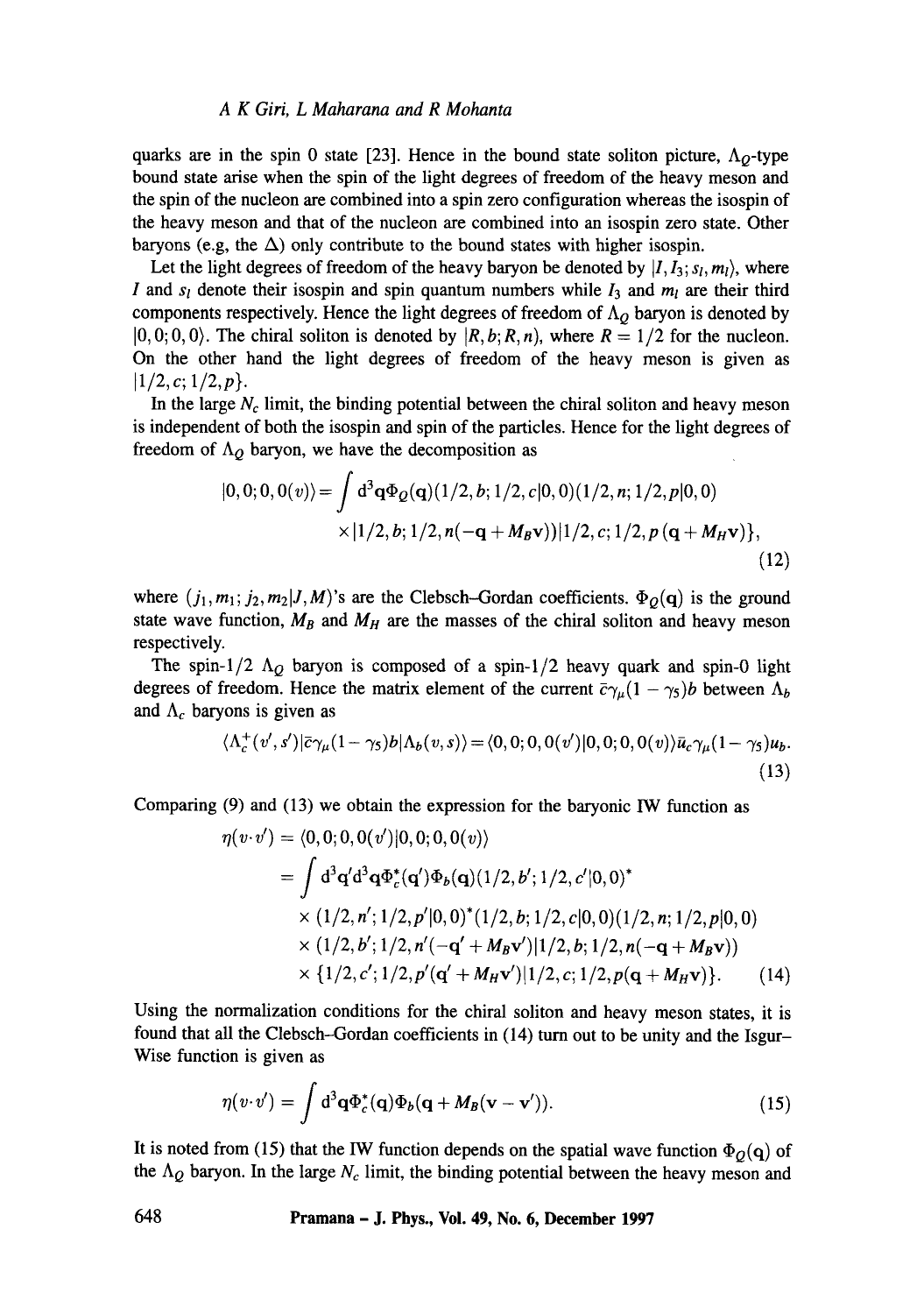| Decay process                        | $ {\bf p} $ in MeV | $\eta(v \cdot v')$ | BR<br>Present calculation | ΒR<br>Ref. [13]        | BR <sub>max</sub><br>Ref. [13] |
|--------------------------------------|--------------------|--------------------|---------------------------|------------------------|--------------------------------|
| $\Lambda_b \to \Lambda_c^+ \pi^-$    | 2355.343           | 0.456              | 0.342                     | $0.46^{+0.20}_{-0.31}$ | 2.0                            |
| $\Lambda_b \to \Lambda_c^+ D_s^-$    | 1849.748           | 0.596              | 1.156                     | $2.3^{+0.30}_{-0.40}$  | 6.5                            |
| $\Lambda_b \to \Lambda_c^+ \rho^-$   | 2284.288           | 0.474              | 0.954                     | $0.66^{+0.24}_{-0.40}$ | 2.5                            |
| $\Lambda_b \to \Lambda_c^+ D_s^{*-}$ | 1765.854           | 0.621              | 1.769                     | $1.73_{-0.30}^{+0.20}$ | 4.7                            |

**Table** 1. Prediction for the branching ratios *BR* (in %) for the two body nonleptonic  $\Lambda_b$  decays in the large  $N_c$  limit.

the chiral soliton is simple harmonic [15], and hence the wave function is taken as

$$
\Phi_Q(\mathbf{q}) = \frac{1}{\left(\pi^2 \mu_Q \kappa\right)^{3/8}} \exp\left(-\frac{\mathbf{q}^2}{2\sqrt{\mu_Q \kappa}}\right),\tag{16}
$$

where  $\mu_Q = M_B M_H/(M_B + M_H)$ , is the reduced mass of the bound state,  $M_H$  denotes the masses of  $D/B$  mesons for  $\Phi_c/\Phi_b$  wave functions.  $\kappa$  is the spring constant and its value is taken to be  $(440 \text{ MeV})^3$  [24]. In the rest frame of the initial state,  $v = (1, \vec{0})$  and v' directed along z-axis we obtain the Isgur-Wise function (15) using (16) for nonrelativistic recoils i.e.,  $|v'|^2 \approx 2(v \cdot v' - 1)$ , as

$$
\eta(v \cdot v') = \left[\frac{4\sqrt{\mu_b \mu_c}}{(\sqrt{\mu_b} + \sqrt{\mu_c})^2}\right]^{3/4} \exp\left(-\frac{(v \cdot v' - 1)M_B^2}{\sqrt{\kappa}(\sqrt{\mu_b} + \sqrt{\mu_c})}\right).
$$
(17)

It should be noted from (17) that the Isgur-Wise function slightly deviates from unity at the point of zero recoil. This violation of normalization condition can be explained as follows. The heavy quark symmetry arises in the limit of QCD, where the heavy quark mass  $m_Q$  is taken formally to be infinite and in this limit all the hadronic form factors can be expressed in terms of the IW function. However here we have used finite masses for the heavy mesons (i.e.,  $B$  and  $D$  mesons), and hence heavy quark symmetry breaks down. Thus breaking of the heavy flavor symmetry causes a violation of the normalization condition  $\eta(1) = 1$ .

The product  $(v \cdot v')$  is determined by considering the kinematics of the system. Since we are dealing with the two body decays  $\Lambda_b(v) \to \Lambda_c^+(v')P^-(p)/V^-(p)$ , from momentum conservation we obtain

$$
v \cdot v' = \frac{M_{\Lambda_b}^2 + M_{\Lambda_c}^2 - M_{P/V}^2}{2M_{\Lambda_b}M_{\Lambda_c}}.
$$
 (18)

Taking the masses of the particles from [25] the values of the Isgur-Wise functions are calculated with (17) and (18) as presented in table 1.

# **4. Results and discussion**

Having obtained the values of the Isgur-Wise function, we use the following data to estimate the decay widths for the processes  $\Lambda_b \to \Lambda_c^+ P^-$  and  $\Lambda_b \to \Lambda_c^+ V^-$  using (10) and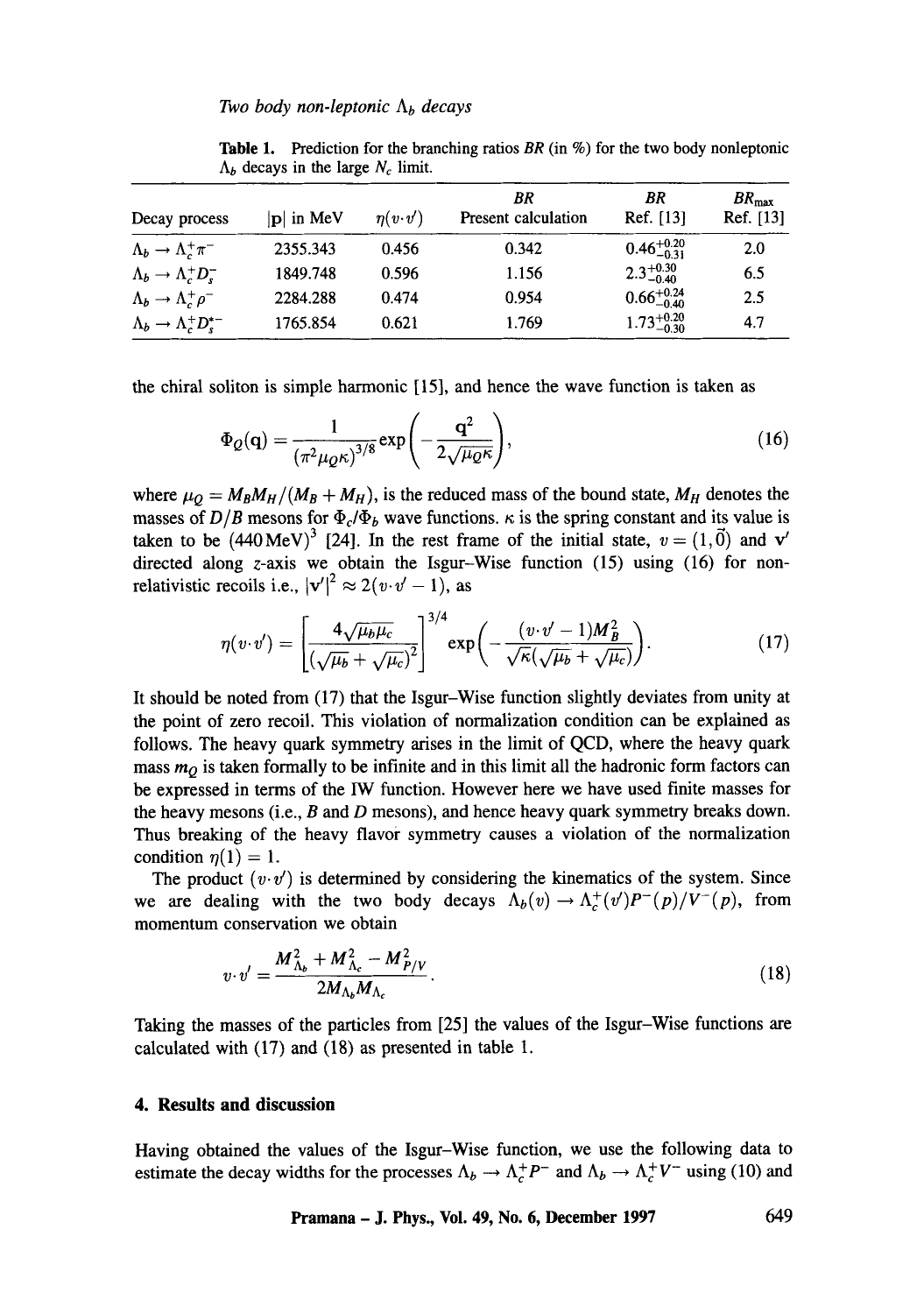(11). The CKM matrix elements  $V_{cb} = 0.041$ ,  $V_{ud} = 0.0976$  and  $V_{cs} = 0.9743$  are taken from ref. [25] and the values of the decay constants used are  $f_{\pi} = 130.7 \text{ MeV}$ ,  $f_{D_s} = f_{D_s} = 232 \text{ MeV}$  [25] and  $f_{\rho} = 210 \text{ MeV}$  [13]. With these values we have evaluated the branching ratios for several two body non-leptonic  $\Lambda_b$  decays as presented in table 1.

In this work we have estimated the branching ratios for  $\Lambda_b \to \Lambda_c^+ P^-$  and  $\Lambda_b \to \Lambda_c^+ V^$ decays in the heavy quark effective theory with factorization approximation. In fact factorization method works well for the description of non-leptonic decays of heavy baryons in the large  $N_c$  limit [13]. The use of HQET allows us to write the weak decay form factors in terms of the Isgur-Wise function. However it does not predict the shape of the IW function except at the point of zero recoil, where it is normalized to unity. Therefore to know the value of Isgur-Wise function at the particular kinematic point of interest, we have evaluated it in the large  $N_c$  limit [14, 15] considering the bound state soliton picture. These decays have been previously studied in ref. [13] in which they have parametrized the Isgur-Wise function in three different forms (eq. (1)) and used the values of the unknown parameters from the work on B meson decays [16]. However in our case we have evaluated the Isgur-Wise function in the large  $N_c$  limit where factorization approximation is valid and the results came out in a straightforward manner. Therefore our predicted results differ from theirs as noted from table 1. They have also predicted the upper limit of the branching fractions for these decays, by considering the normalized value of the Isgur-Wise function. The results of the present investigation lie well below their corresponding upper limit. As the experimental data are expected in the future from the colliders, these results can be verified, which will definitely enrich our understanding in this sector to a greater extent.

# **Acknowledgement**

One of the authors (RM) would like to thank CSIR, Government of India for financial support.

# **References**

- [1] N Isgur and M B Wise, *Phys. Lett.* B232, 113 (1989); *Phys. Lett.* B237, 527 (1990)
- [2] A F Falk, H Georgi, B Grinstein and M B Wise, *Nucl. Phys.* B343, 1 (1990)
- [3] N Isgur and M B Wise, *Nucl. Phys.* B348, 276 (1991)
- [4] M Neubert, *Phys. Rep.* 245, 259 (1994)
- [5] H Georgi, *Phys. Lett.* B240, 447 (1990); *Nucl. Phys.* B348, 293 (1991)
- [6] M Bauer, B Stech and M Wirbel, Z *Phys.* C34, 103 (1987)
- [7] M J Dugan and B Grinstein, *Phys. Lett.* B255, 583 (1991)
- [8] D Bortoletto and S Stone, *Phys. Rev. Lett.* 65, 2951 (1990)
- [9] J L Rosner, *Phys. Rev.* D42, 3732 (1990) M Tanimoto, K Goda and K Senba, *Phys. Rev.* D42, 3741 (1990) A Acker, S Pakavasa, S F Tuan and S P Rosen, *Phys. Rev.* **D43**, 3083 (1991)
- [10] T Mannel, W Roberts and Z Ryzak, *Phys. Lett.* B259, 359 (1991)
- [11] V Rieckert, *Phys. Rev.* **D47**, 3053 (1993)
- [12] A K Giri, L Maharana and R Mohanta, *Pramana J. Phys.* 48, 1005 (1997)
- [13] T Mannel and W Roberts, Z. *Phys.* C59, 179 (1993)
- T Mannel, W Roberts and Z Ryzak, *Phys. Lett.* B259, 485 (1991)
- [14] C K Chow, *Phys. Rev.* D51, 1224 (1995)